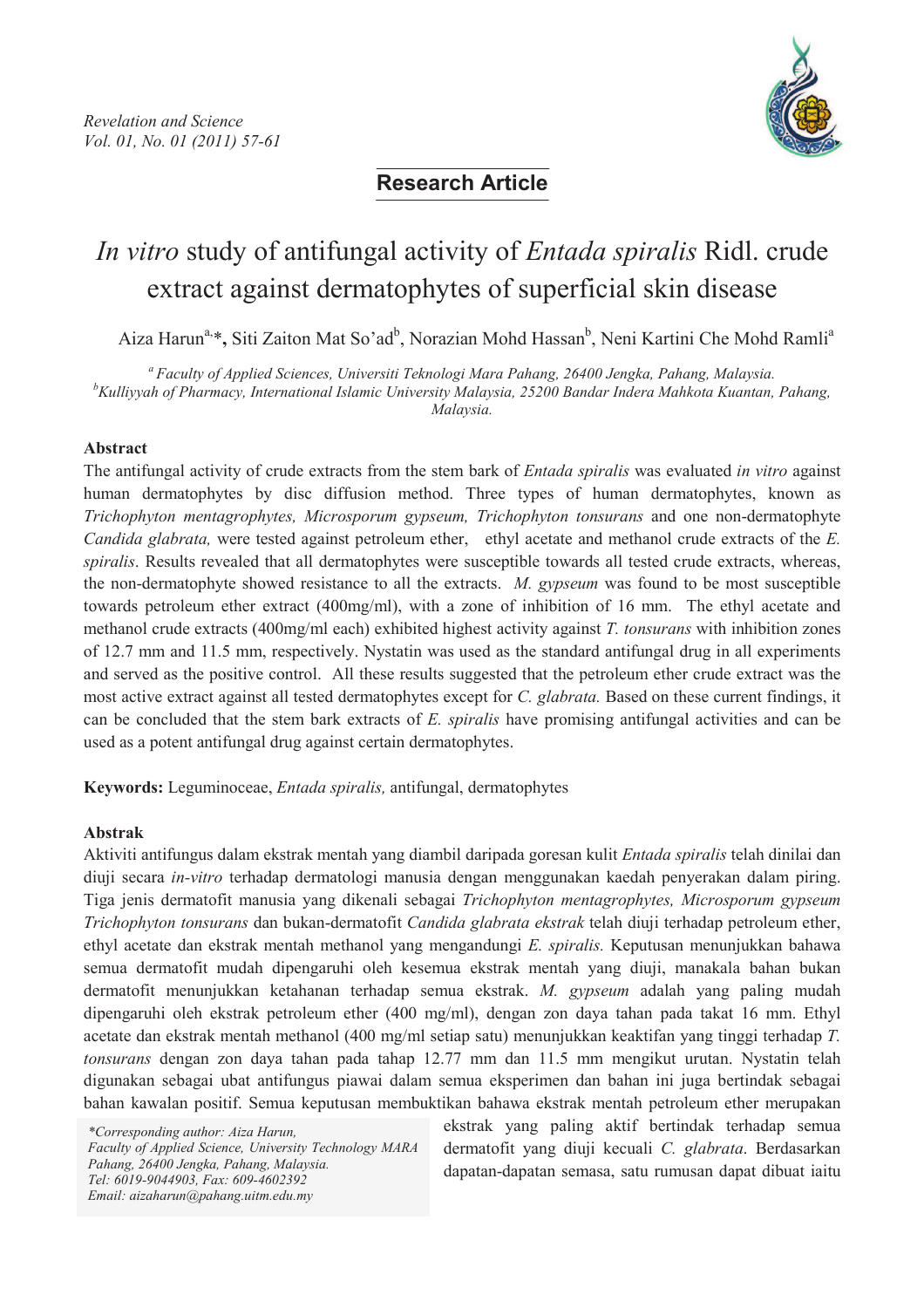ekstrak goresan kulit *E. spiralis* mempunyai potensi dalam aktiviti-aktiviti antifungus dan boleh digunakan sebagai ubat antifungus yang mujarab terhadap dermatofit-dermatofit yang tertentu.

**Kata kunci**: Leguminoceae, *Entada spiralis*, antifungus, dermatofit.

## **Introduction**

A dermatophyte is a parasitic fungus that causes infections of the skin in animals and humans and includes the imperfect fungi of the genera *Epidermophyton, Microsporum* and *Trichophyton.* The infections are due to their ability to obtain nutrients from keratinized material. Dermatophytes colonize the keratin tissues and inflammation is caused by the host immune response to the metabolic byproducts. They are usually restricted to the nonliving cornified layer of the epidermis because of their inability to penetrate viable tissues of an immunocompetent host. The dermatophytes usually do not invade living tissues but colonize the outer layer of the skin. The types of skin infections caused by *Trichophyton tonsurans, Trichophyton mentagrophytes* and *Microsporum gypseum* are tinea capitis (scalp and hair), tinea corporis (glabrous skin), tinea unguium (nails), tinea manuum (hand), etc.

*Entada spiralis* Ridl. (Leguminoceae) which is locally known as 'Beluru' or 'Sintok' is a woody climber that grows wildly in Malaysia. For generations, the stem bark of *E. spiralis* has been used traditionally as shampoo, soap and also been used to treat syphilis and insect bites. Many reports showed that *Entada sp* has an antimicrobial and antifungal activity against various kinds of fungal pathogens (Aboaba et al., 2006). The traditional uses of other *Entada sp* such as *Entada abyssinica* has been used to treat bronchitis, coughs, miscarriage, fever and abdominal pain (Olajide and Alada, 2001). *Entada africana* is used traditionally to treat hepatitis, wound-healing, sore, skin-eruption, rheumatism, cataract, fevers and dysentery (Burkill, 1995). The application of the juice from the crushed stem of *Entada rhedeii* Spreng has been found to be important in the treatment skin diseases such as eczema, itches and scabies (Ram et al., 2004).

Since there are no reports on the antifungal activity of the *E. spiralis,* against dermatophytes, therefore, this study was undertaken to evaluate the anti fungal activity of the petroleum ether, chloroform and methanol extracts of stem bark of *E. spiralis* against different dermatophytes.

## **Materials and Methods**

#### *Plant materials and extraction*

Stem bark of *E. spiralis* were collected from the forest in Tasik Chini, Pahang. It was autenthicated by a plant botanist from Universiti Kebangsaan Malaysia. A voucher specimen (KMS -5228) was deposited at Universiti Kebangsaan Malaysia, Bangi. About 3 kg of finely powdered dry stem bark was successively soaked in petroleum ether or chloroform or methanol, respectively. The soaking process was repeated 3 times for each solvent. The soaked powders were filtered and the filtrates were evaporated under vacuum at  $55^{\circ}$ C yielding respective crude extracts. The crude extracts were transferred into sample bottles and kept in a refrigerator until used.

## *Microorganisms*

The microorganisms used in this study were dermatophytes (*Trichophyton mentagrophytes* ATCC 9533, *Trichophyton tonsurans* ATCC 28942, *Microsporum gypseum* ATCC 24102) and a non dermatophyte (*Candida glabrata,* ATCC 66032). The stock cultures were maintained through monthly subculturing on Saubaroud Dextrose Agar (SDA) medium at room temperature in the dark.

## *Preparation of discs from crude extracts*

Stock solution of 400 mg/ml of crude extract was prepared by dissolving 0.4 g of extracts in 1 ml of suitable diluents (depending on the polarity of the extracts). Serial two-fold dilution of the stock solution was made to get 200 mg/ml, 100 mg/ml and 50 mg/ml, respectively. Twenty µL of each dilution was impregnated onto a sterile paper disk (Whatman AA disk, 6mm) using micropipette and allowed the solvent to dry at room temperature (Chandrasekaran and Venkatesalu, 2004; Prasad et al., 2004). All discs were stored at  $-5^{\circ}$ C prior to use.

## *Chemicals for antifungal assay*

Nystatin (Oxoid, England) and tetracycline (Oxoid, England) discs were used as reference antifungal drugs against yeasts and fungas. These drugs were used as positive controls, while methanol (Merck, Germany ) and empty discs as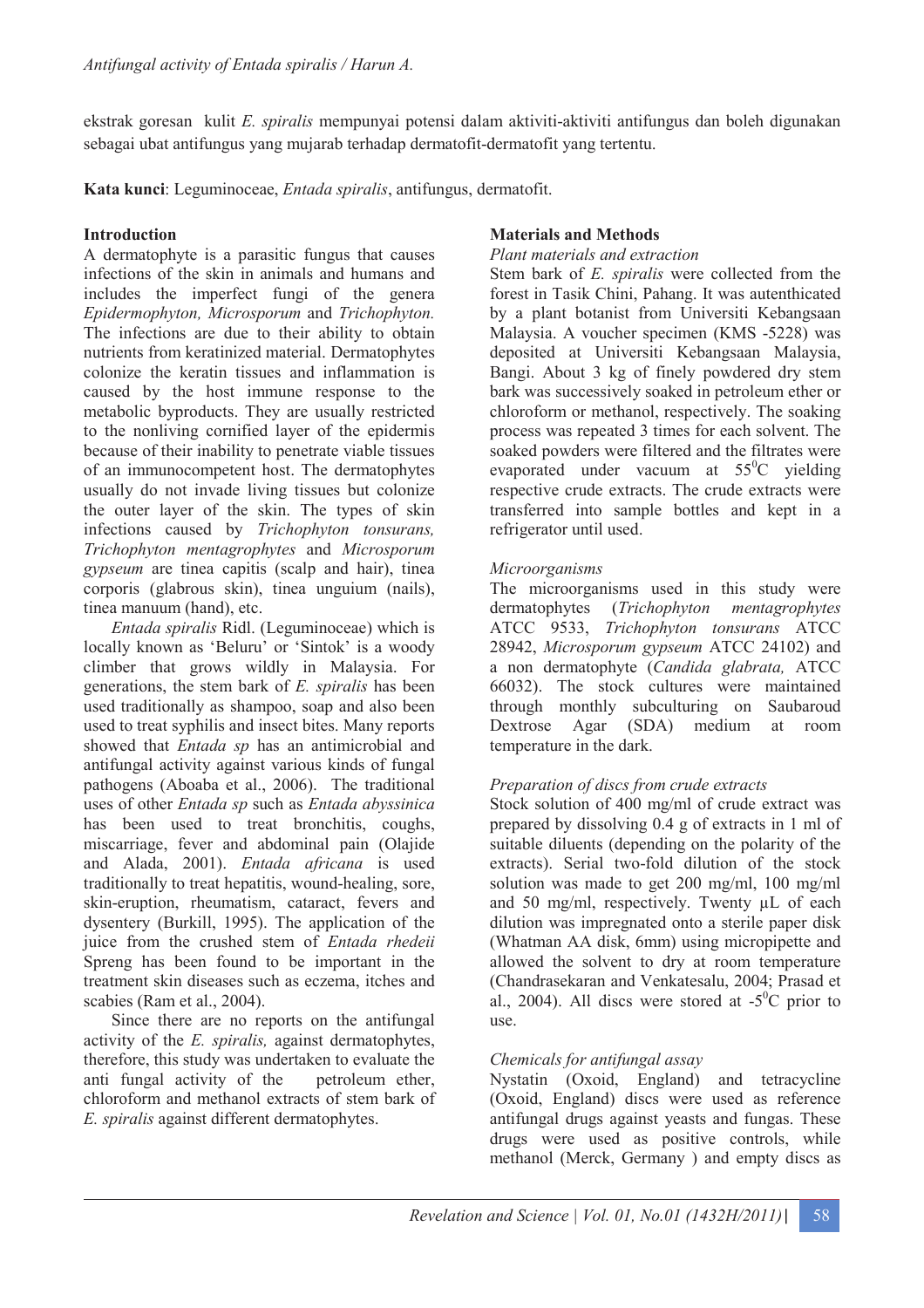negative controls. Sauboraud Dextrose Agar (SDA) and Sauboraud Dextrose Broth (SDB) were purchased from Merck, Germany.

## *Microbial suspension*

Stock cultures were maintained at 4ºC in SDB cultures. The dermatopyhtes were subcultured on SDA slants and incubated at 35ºC for 7-14 days. The mycelial growth was scraped aseptically and suspended thoroughly in sterile distilled water. The suspension was standardized spectrophotometrically to an absorbance (OD) of 0.600 at 450 nm. These adjusted suspensions approximately corresponded to  $0.5 - 2.5 \times 10^3$ cells/ml and were used as inocula for antifungal susceptibility testing (Chandarasekaran and Venkatesalu, 2004; Pankajalakhsmi and Taralakshmi, 1995; Prasad et al., 2004).

## *Antifungal Assay*

An antifungal assay was performed by using the disc diffusion agar method (Bauer et al., 1966). Test plates were prepared with 20 mL of sterile molten SDA. The standardized fungal suspension was applied on the solidified SDA by using sterile cotton swabs and allowed to dry for 5 min. Crude extract impregnated discs were aseptically transferred on the inoculated agar plates and incubated for 48 h to 7 days. Antifungal activity was determined by measuring clear zones of inhibition around the test crude extract discs. The clear zones indicated the fungicidal effect while fungistatic effect referred to the unclear zone of inhibition. Nystatin (100 ug) discs were used as standard reference or positive controls and the solvent or empty discs were used as negative controls. All assays were carried out in triplicate.

## **Results**

The results for the antifungal activity test of different crude solvent extracts of *E.spiralis* are demostrated in Table 1. The growth of *T .mentagrophytes*, *T. tonsurans* and *M. gypseum* were inhibited by all three types of extracts in a concentration dependent manner. However, *C.glabrata* was found to be resistant to all types of extracts. On the other hand, for petroleum ether extract, the inhibition was detected at concentrations of 50-400 mg/ml against all dermatophytes except *C.glabrata*. For ethyl acetate extract, the inhibition zones were detected at 400 mg/ml (*T.mentagrophytes*), 200–400 mg/ml (*T.tonsurans)* and 100–400 mg/ml (*M.gypseum),* 

respectively. For methanol extract, the inhibition zones were detected at 400 mg/ml (*T. tonsurans*) and 100–400 mg/ml (*M.gypseum* and *T. mentagrophytes*), respectively. The petroleum ether extract was seemed to be the most active extract with an inhibition zone of 16 mm against *M.gypseum*. Among all dermatophytes, *M. gypseum* was found to be most susceptible towards all tested extracts.

 All dermatophytes *T. mentagrophytes*, *T. tonsurans* and *M. gypseum* were found to be sensitive to the positive control, nystatin, with inhibition zones of 21.7, 40 and 24 mm, respectively. The negative controls did not affect the growth of dermatophytes. The graphs in Figure 1, 2 and 3 show antifungal activities of all crude extracts against the dermatophytes.

|  |  | Table 1: In vitro antifungal activity of different crude |  |  |
|--|--|----------------------------------------------------------|--|--|
|  |  | solvent extracts of E. spiralis stem bark                |  |  |

| Extracts         | Concentration | Inhibition zone (mm) |                  |                 |                 |  |  |
|------------------|---------------|----------------------|------------------|-----------------|-----------------|--|--|
|                  | (mg/ml)       | TM                   | TT               | MG              | CG              |  |  |
| Pet ether        | 50            |                      | $8.67 \pm 0.58$  | $9.50 \pm 0.71$ |                 |  |  |
|                  | 100           | $8.33 \pm 0.58$      | $10.3 \pm 0.58$  | $10.0 + 0$      |                 |  |  |
|                  | 200           | $9.0 \pm 0.00$       | $9.00 \pm 1.0$   | $13.0 \pm 0$    |                 |  |  |
|                  | 400           | $10.67 \pm 0.58$     | $13.0 \pm 1.73$  | $16.0 \pm 0$    |                 |  |  |
| Nystatin         |               | $21.67 \pm 0.58$     | $39.67 \pm 1.15$ | 24 ± 0          | 24 ± 0          |  |  |
| Tetracycline     |               |                      |                  |                 |                 |  |  |
| Ethyl<br>acetate | 50            |                      |                  |                 |                 |  |  |
|                  | 100           |                      |                  | $8.67 \pm 0.58$ |                 |  |  |
|                  | 200           |                      | $9.0 \pm 0$      | $9.0 \pm 0$     |                 |  |  |
|                  | 400           | $10.5 \pm 0.71$      | $12.7 \pm 1.2$   | $9.0 + 0$       |                 |  |  |
| Nystatin         |               | $21.33 \pm 0.71$     | $39.67 \pm 0.58$ | $24 \pm 0$      | $25.3 \pm 0.58$ |  |  |
| Tetracycline     |               |                      |                  |                 |                 |  |  |
| Methanol         | 50            |                      |                  |                 |                 |  |  |
|                  | 100           | $8.50 \pm 0.71$      |                  | $9.67 \pm 0.58$ |                 |  |  |
|                  | 200           | $8.50 \pm 0.71$      |                  | $10.3 \pm 0.58$ |                 |  |  |
|                  | 400           | $10.5 \pm 0.71$      | $11.5 \pm 0.71$  | $11.0 \pm 1.0$  |                 |  |  |
| Nystatin         |               | $21.7 \pm 0.58$      | $40.0 \pm 0.58$  | $24.0 \pm 0$    | $24.0 \pm 0$    |  |  |
| Tetracycline     |               |                      |                  |                 |                 |  |  |

-, No activity; TM, *Trichophyton mentagrophytes*; TT, *Trichophyton tonsurans*; MG, *Microsporum gypseum*; CG, *Candida glabrata*, tetracycline and nystatin, control antifungal drug



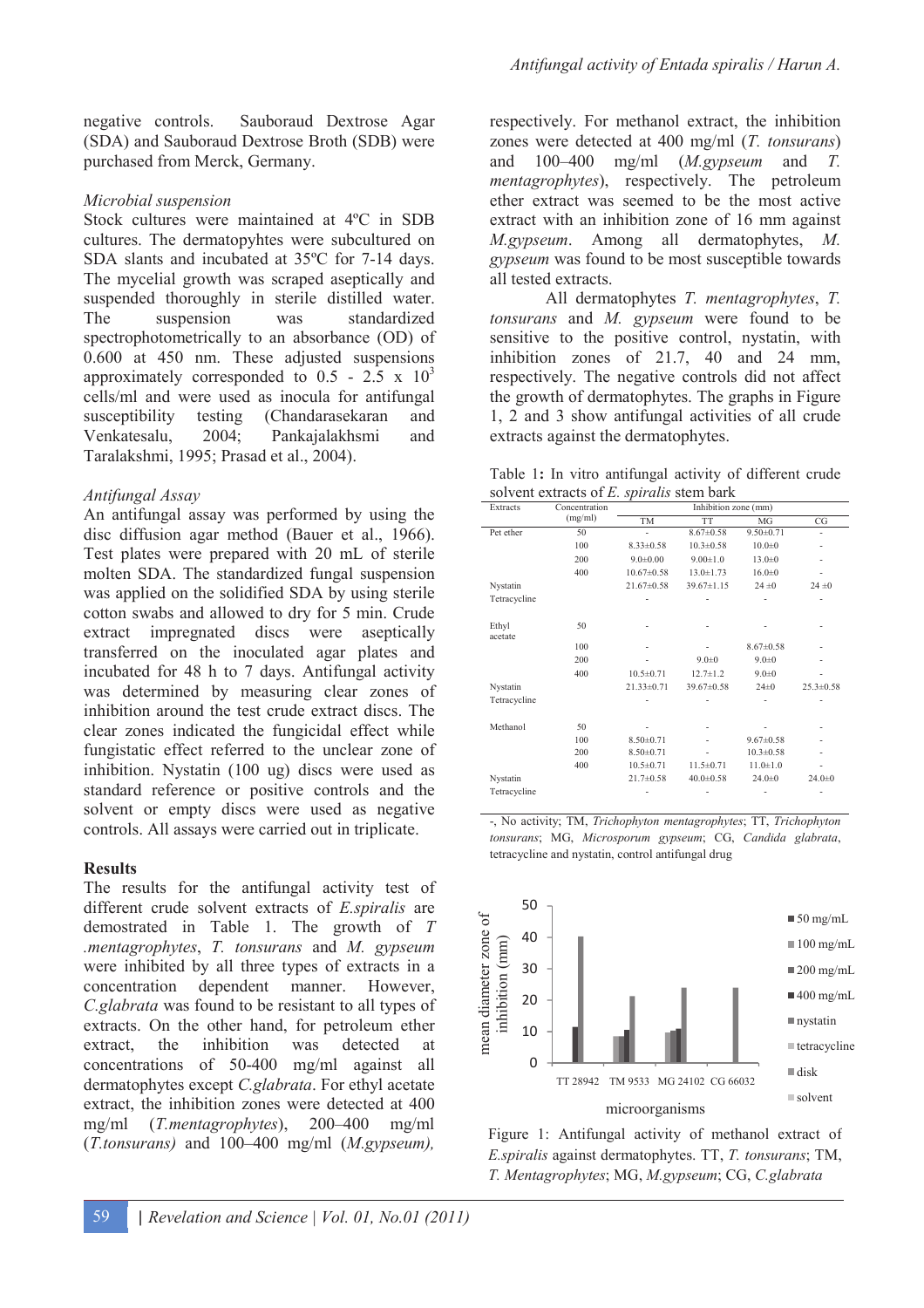

microorganisms

Figure 2: Antifungal activity of ethyl acetate extract of *E spiralis* against dermatophytes. TT, *T tonsurans;* TM, *T.mentagrophytes*; MG, *M.gypseum*; CG, *C.glabrata* 



microorganisms

Figure 3: Antifungal activity of petroleum ether extract of *E spiralis* against dermatophytes. TT, *T tonsurans;* TM, *T.mentagrophytes*; MG, *M.gypseum*; CG, *C.glabrata*

#### **Discussion**

The results of this study indicated antifungal activities of the extracts of *E.spiralis* stem bark against certain dermatophytes that causes ringworm and skin diseases. Traditionally in Malaysia, this plant has been used to treat hair scalp and as a body soap. Therefore, the results of this current study revealed the scientific basis of the traditional usage of *E. spiralis*. Moreover, these current findings were consistent with some previous reports, where antifungal activity of crude extract from *Cassia alata* (Leguminoceae) were demonstrated against *Trycophyton rubrum*, *Trycophytom mentagrophytes* and *Microsporum gypseum* (Ibrahim and Osman, 1995; Webster et al., 2008).

The larger inhibition zones, detected at higher concentrations of all the extracts, could be due to the higher concentrations of active compounds found in the extracts except for *C. glabrata*. The reason why all dermatophytes except *C. glabrata,* sensitive towards extracts was most probably due to the interference by the active compounds of the extracts, which consequently

leaked into the cell wall of the microconidia. As a result, the microconidia lost its rigidity and caused the death of the cell (Ibrahim and Osman, 1995). The resistance of *C. glabrata* towards all extracts at all concentrations was probably due to its cell wall was strong enough to overcome the effect of interference and remained resistant.

All dermatophytes were most sensitive towards petroleum ether extracts followed by methanol and lastly ethyl acetate extracts. These results could be due to the synergistic action of different groups of active compounds contained in the extracts (Kuiate et al., 2006). The antifungal activity of *E.spiralis* stem bark was not as effective as commercial antifungal drug nystatin  $(21.7 - 40)$ mm). Nevertheless, future studies with same concentration or higher extract concentration may be good enough to evaluate the actual antifungal properties of *E.spiralis* stem bark.

The present study indicates that the crude extracts of *E. spiralis* stem bark possess some antifungal activities against certain dermatophytes. However, further phytochemical studies are required to identify the active compounds for the bioactivity.

#### **Acknowledgements**

The authors wish to express their gratitude to Kulliyyah of Pharmacy IIUM, UiTM Kampus Khazanah Alam Pahang and Ministry of Science Technology and Innovation (MOSTI) for financial support( e-science grant with project no: 06-01-08- SF0074) in completing this current research works.

#### **References**

- Bauer, A.W., Kirby W. M. J. C., Jurk, M., 1966. Antibiotic susceptibility testing by a standardized single disc method. American Journal of chemical Pathology 45, 493- 496.
- Burkill, H.M., 1985. The useful plants of west tropical Africa, vol. 4. Royal Botanic Gardens Kew.
- Chandrasekaran, M., Venkatesalu, V., 2004. Antibacterial and antifungal activity of *Syzygium jambolanum* seeds. Jour nal of Ethnopharmacology 91, 105-108.
- Ibrahim, D., Osman, H., Antimicrobial activity of *Cassia alata* from Malaysia. 1995. Journal of Ethnopharmacology 45, 151-156.
- Kuiate, J.R., Bessiere, J.M., Zollo, P.H.A., Kuate, S.P., 2006. Chemical composition and antidermatophytic properties of volatile fractions of hexanic extract from leaves of *Cupressus lusitanica* Mill. From Cameroon. Journal of Ethnopharmacology 103, 160-165.
- Olajide, O.A., Alada, A.R.A., 2001. Studies on the antiinflammatory properties of *Entada abyssinica*. Fitoterapia 72, 492-496.
- Pankajalakshmi,V.,V.,Taralakshmi,V.V., 1995. Disk diffusion susceptibility testing of dermatophytes with imidazoles. Indian Journal of Pathology and microbiology, 369-374.
- Rajendra Prasad, N., Anandi, C., Balasubranium, S., Pugalendi, K.V., 2004. Antidermatophytic activity of